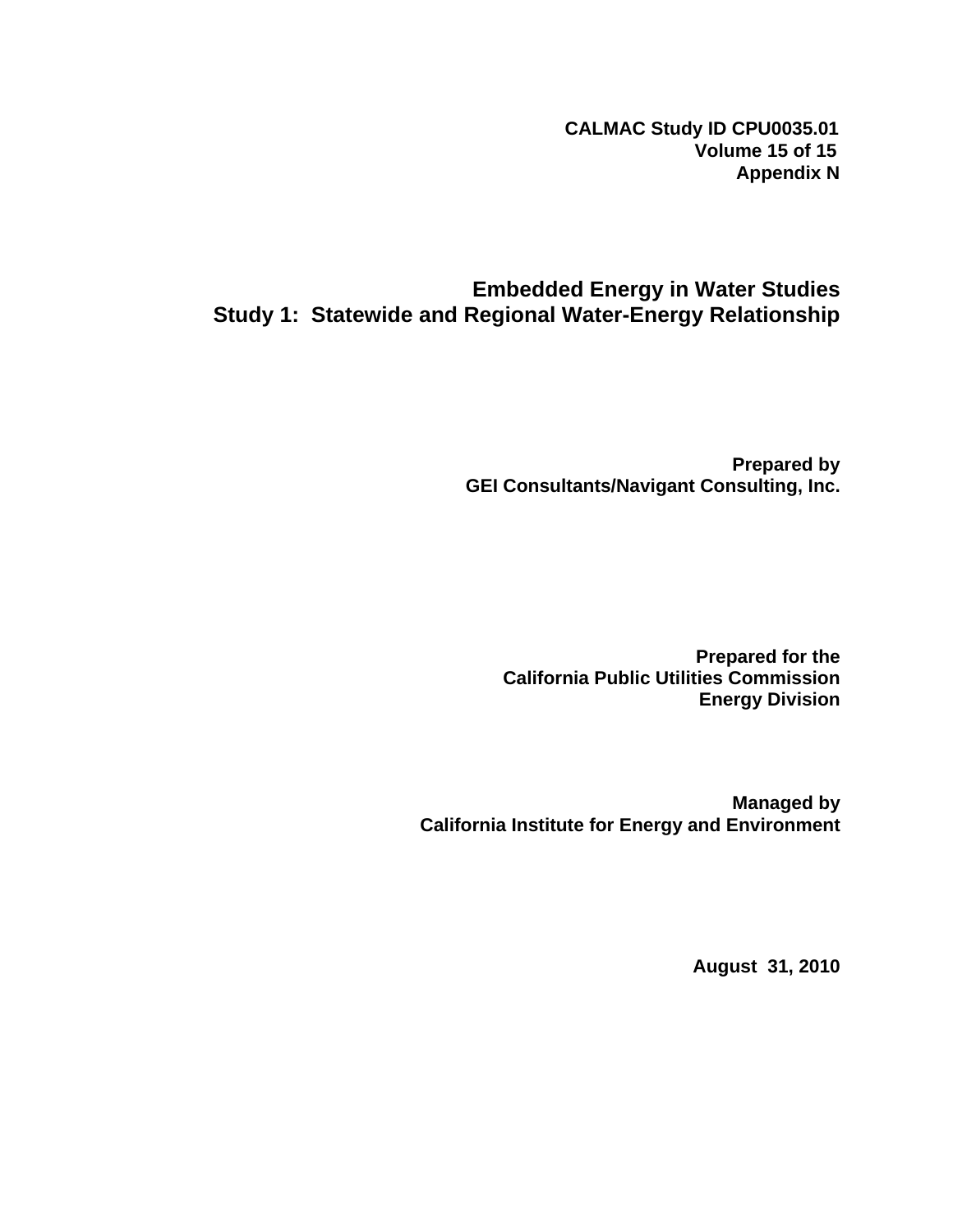# **N.1 Introduction**

In 2005, to estimate the amount of water-related energy consumed in California, staff of the California Energy Commission (CEC) relied on available data that included:

- Energy consumption data reported by electricity sellers required to report annual sales by Standard Industrial Code (SIC) or North American Industry Classification System (NAICS) building codes (hereafter referred to as "SIC/NAICS")
- Anecdotal information from water and wastewater treatment plant operators
- Input from other state agencies

These data although illustrative, were not definitive for the purpose of quantifying electricity used by the water sector. CEC staff then attempted to organize that data in a manner that facilitated allocating water-related energy to the various segments of the water use cycle. All end uses of energy were included in that process - i.e.:

- 1. Energy used by water and wastewater agencies themselves in the conduct of their respective missions. Water and wastewater operations include (a) production, collection, conveyance, treatment and delivery of potable water; (b) collection, transport, treatment and disposal of wastewater; and (c) additional treatment and delivery of recycled water.
- 2. Other end uses were comprised of both agricultural and urban pumping, heating and other energy uses needed to support end uses of water, including residential, commercial and industrial indoor and outdoor water uses. Agricultural uses of water (irrigation pumping and potentially other uses) were also included.

The fundamental problem in comparing these data to Studies 1 and 2 is that the CEC's database contains information about electricity sales, while Studies 1 and 2 focus on electricity requirements by California water and wastewater agencies. (Natural gas was included in the scope of the studies but most water-related natural gas is used for heating; little natural gas consumption is used by the water sector itself.) While it seems logical that there should be a reasonable correlation between these two data sets, the amount of electricity sales reported by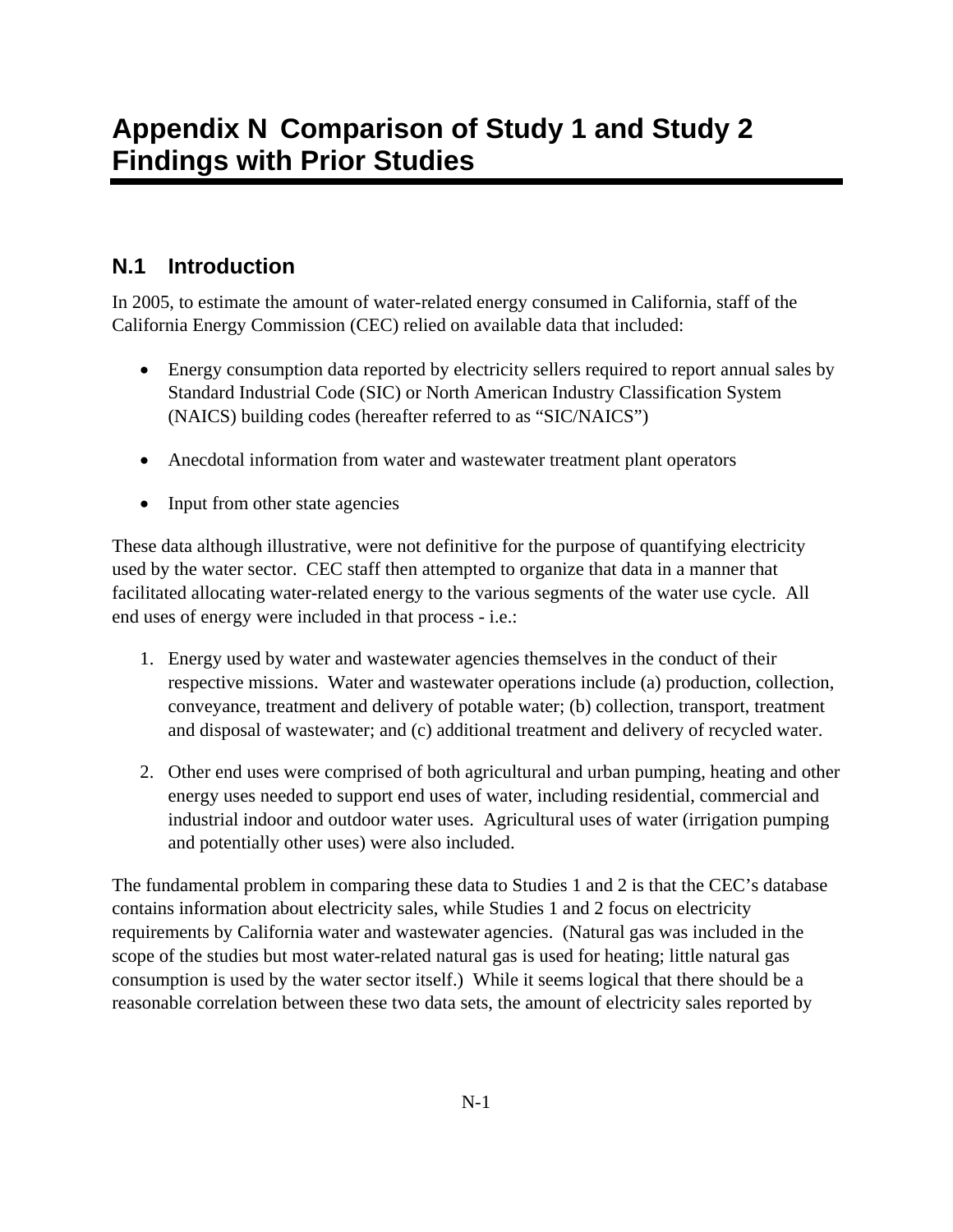SIC/NAICS does not accurately report the nature of the energy end use for the following reasons related to how data is categorized: $<sup>1</sup>$  $<sup>1</sup>$  $<sup>1</sup>$ </sup>

- 1. *Inconsistent application of SIC/NAICS codes*. Organizations assign these codes differently. Even within any particular organization, individuals assign these codes differently.
	- a. Although there is a specific code for wastewater treatment agencies, the NAICS database reported that only 1,926 organizations nationwide use the code 221320 Sewage Treatment Facilities. $^2$  $^2$  Meanwhile, the Water Environment Research Foundation (WERF) reports that there are 16,583 public wastewater treatment facilities in the U.S.<sup>[3](#page-2-2)</sup> There are many potential causes for this inconsistency:
		- i. Many cities have their own sewage treatment agencies. The California Association of Sanitation Agencies has 123 members. In fact, CEC staff observed that some reporting entities considered municipal water and wastewater systems as "governmental" functions and included energy use for these types of uses under that category.
		- ii. CEC staff also observed that significant quantities of energy are classified to "Transportation and Utilities" (SIC Code 49). This general category may include both potable and wastewater energy uses for both the urban and agricultural sectors.
	- b. NAICS code 221310 "Water Supply and Irrigation Systems" can be used for water supply, treatment, distribution, irrigation, etc. However, energy used for agricultural pumping is sometimes reported to a specific farming code by crop. CEC staff also noted that energy used for "water pumping" often gets lumped together, whether for conveyance of supplies or for agricultural pumping.

The assignment of SIC/NAICS codes is made by individual staff, including the meter installer; the customer service representative that creates the new meter record and assigns a tariff code for billing purposes; and the engineer that approved the electric service design and capacity. Of necessity, judgment is applied by many different types of staff when assigning codes, creating many opportunities for inconsistent classifications.

2. *A single energy meter may serve multiple end uses*. Meters that serve multiple purposes may be coded to any one of the purposes or to a very broad generic category. Further,

<sup>&</sup>lt;sup>1</sup> Interview with Lorraine White, Senior Energy Specialist, California Energy Commission, March 2, 2009.

<span id="page-2-2"></span><span id="page-2-1"></span><span id="page-2-0"></span><sup>&</sup>lt;sup>2</sup> North American Industry Classification System website as of May 9, 2010: <http://www.naics.com/naics22.htm> <sup>3</sup> Water Environment Research Foundation "FACT Sheet," Wastewater Sludge: A New Resource for Alternative Energy and Resource Recovery," [http://www.werf.org/.](http://www.werf.org/)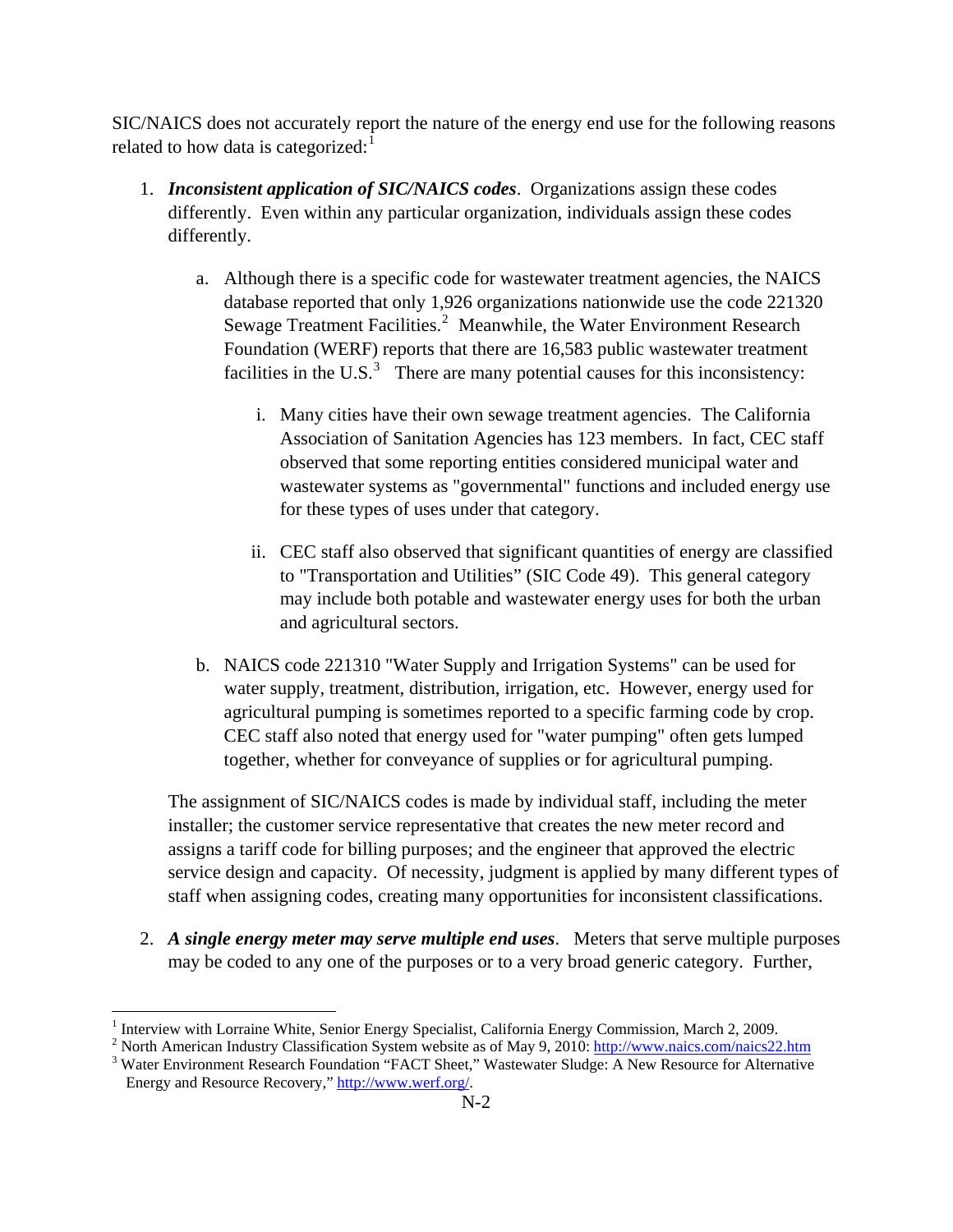there are inconsistencies as to which codes are used for ancillary systems that support primary functions.

- a. Energy used in the administrative headquarters of a large regional water agency may be classified to "Water", "Commercial", "Industrial", "Governmental", or something else entirely.
- b. A farming facility may have been classified as "Crops", "Livestock", or "Irrigation Water Pumping." A particular farm could in fact have some component of all three classes (grow some crops, raise some animals and irrigate some land); but most customer billing systems require that the metered electric load be classified to a single end use description.
- 3. *Loads connected to energy meters can change over time*. SIC/NAICS codes may not be updated to reflect these changes.

CEC staff that manage the state's database of energy consumption by SIC/NAICS observed that electricity sellers vary as to how they report water-related energy consumption. There were too many inconsistencies and unknowns to enable reclassifying these data to segments of the water use cycle.

Despite all of these data imperfections, the CEC's database of statewide energy consumption was the best source of data available in 2005, and it probably still is.<sup>[4](#page-3-0)</sup> So, what is the total amount of energy used in California by the water sector itself? The best answer as of 2006 (CEC 2006) was 12,383 GWh - the sum of urban and agricultural water supply and treatment plus wastewater treatment - about 4.9% of total electricity consumption in California during calendar year 2001. During the course of Study 1, however, the Study Team became aware that the electricity data collected from the nine wholesale water agencies were not exactly the same as that reported in the CEC's energy consumption database that was used to support its estimates of water-related electricity. In addition, it appeared that groundwater energy was significantly understated.

After comparing the sources of differences in the data, the Study Team recommended adjusting the allocation between energy used by the water sector itself and water-related end uses. The results of the Study Team's recommended adjustments are reflected in Figure N-1 below.

 $\overline{a}$ 

<span id="page-3-0"></span><sup>4</sup> California Energy Consumption Database, California Energy Commission's website: <http://www.ecdms.energy.ca.gov/>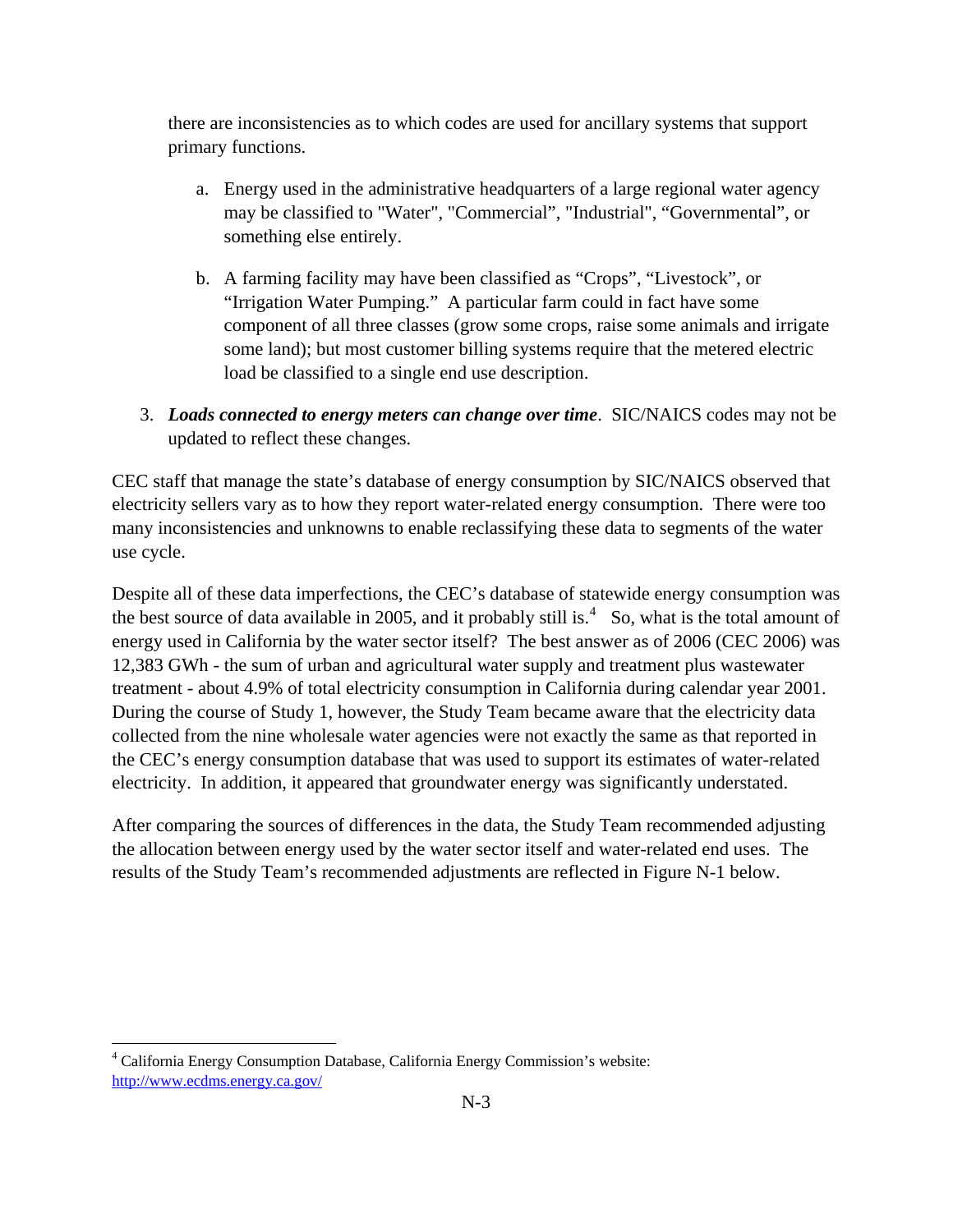

**Figure N-1 – Water-Related Electricity Consumption by Segment of the Water Use Cycle[5](#page-4-0)**

The following discussion describes the bases for these recommended adjustments.

# **N.2 Analysis**

Based on the data collected through Studies 1 and 2, the Study Team believes that the amount of electricity used by the water sector itself is considerably higher than the CEC's original estimates (2005), and also higher than the adjusted numbers (CEC 2006) that were based on very conservative assumptions. Table N-1 below summarizes the differences between the Study Team's estimates and past report. Since water sector energy use establishes the value of energy deemed "embedded" in a unit of avoided water consumption, the energy value of water efficiency measures increases as more electricity consumption is allocated to the water sector itself.

<span id="page-4-0"></span> $\overline{a}$  $<sup>5</sup>$  Estimated electricity use by segment of the water use cycle reflects the Study Team's recommended adjustments.</sup>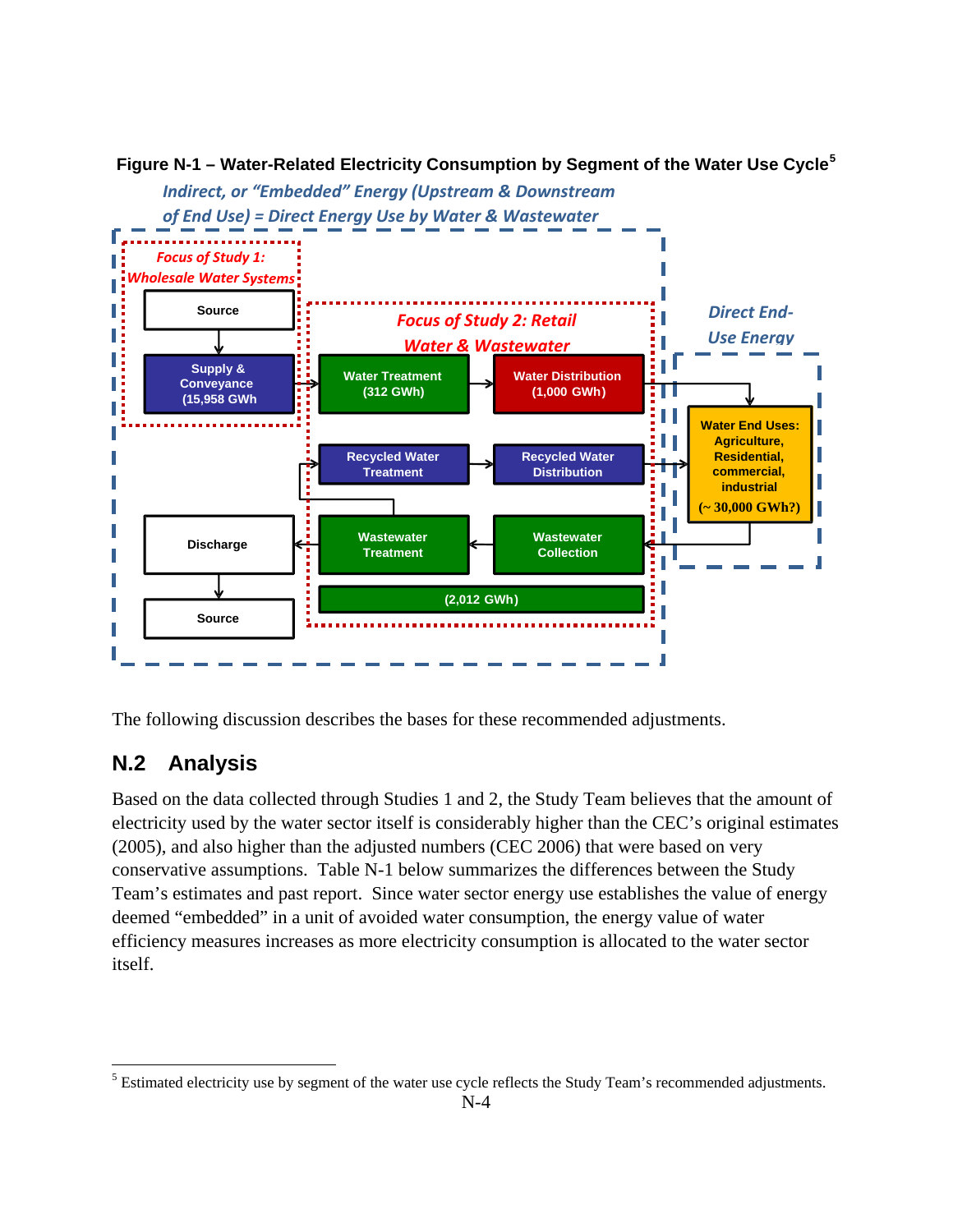| <b>Segment of the Water Use Cycle</b>                                   | <b>CEC Study (2005)</b> | <b>CEC Study (2006)</b> | <b>Study 1</b> | Study 2 |  |  |  |
|-------------------------------------------------------------------------|-------------------------|-------------------------|----------------|---------|--|--|--|
| Supply                                                                  |                         |                         | 15,786         | 172     |  |  |  |
| Conveyance                                                              | 10,742                  | 10,371                  |                |         |  |  |  |
| <b>Water Treatment</b>                                                  |                         |                         |                | 312     |  |  |  |
| <b>Water Distribution</b>                                               |                         |                         |                | 1,000   |  |  |  |
| <b>Wastewater Treatment</b>                                             | 2,012                   | 2,012                   |                | 2,012   |  |  |  |
| <b>Total Water Sector Electricity Use</b>                               | 12,754                  | 12,383                  | 19,282         |         |  |  |  |
| % of Total Statewide Electricity Requirements                           | 5.1%                    | 4.9%                    | 7.7%           |         |  |  |  |
| Note: Excludes estimates of electricity consumption for water end uses. |                         |                         |                |         |  |  |  |

## **Table N-1: Comparison of Calendar Year 2001 Statewide Water Sector Electricity Use (GWh)**

The adjustments recommended by the Study Team are very conservative. We believe the true amount of electricity used by the state's water sector is more than 8%. The rest of this appendix describes in detail the data and methods used to make the adjustments found in Table N-1.

Table N-2 shows the amount of water-related electricity estimated by the CEC in 2005 and then adjusted in 2006.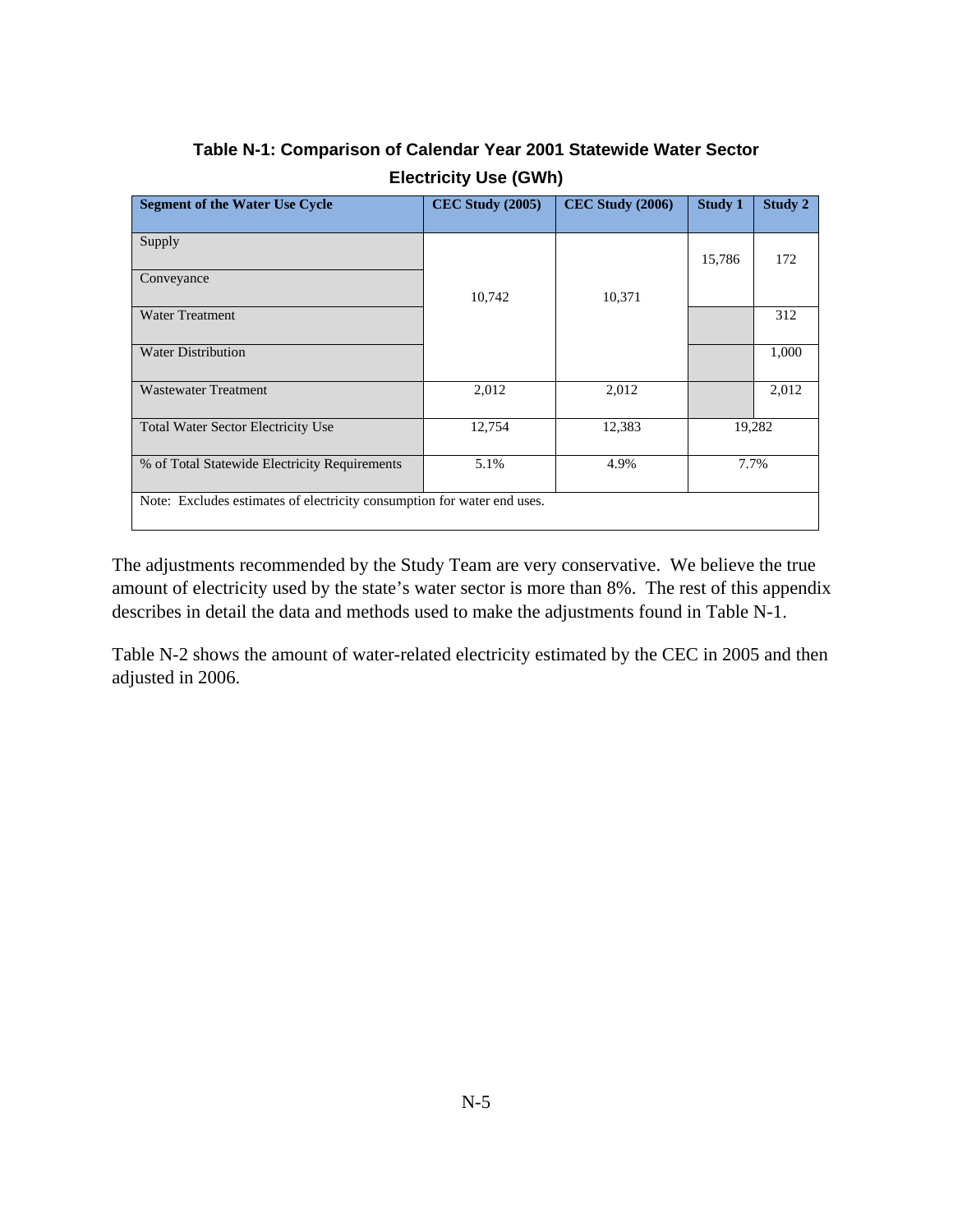#### **Table N-2: 2001 Energy Use by the Water Sector as Reported in Past CEC studies[6](#page-6-0)**

|                                                                            | <b>CEC 2005</b><br><b>Report</b> | <b>CEC 2006</b><br><b>Report</b> | <b>Description of Energy Consuming</b><br><b>Equipment Included in Segment</b>                                                                               |  |  |  |
|----------------------------------------------------------------------------|----------------------------------|----------------------------------|--------------------------------------------------------------------------------------------------------------------------------------------------------------|--|--|--|
| 2001 Water Supply and Treatment (GWh)                                      |                                  |                                  |                                                                                                                                                              |  |  |  |
| Urban                                                                      | 7,554                            | 7,583                            | Energy use by pumps (raw surface water,<br>groundwater, distribution) and treatment<br>plants to supply water to urban areas                                 |  |  |  |
| Agricultural                                                               | 3,188                            | 2,788                            | Energy use by SWP, CVP, and WAPA to<br>convey water to Irrigation Districts.<br>Groundwater pump and booster pump<br>energy consumed by Irrigation districts |  |  |  |
| Subtotal: Water Supply &<br><b>Treatment</b>                               | 10,742                           | 10,371                           |                                                                                                                                                              |  |  |  |
| 2001 Water End Uses (GWh)                                                  |                                  |                                  |                                                                                                                                                              |  |  |  |
| Agricultural                                                               | 7,372                            | 7,372                            | On-farm (privately owned) groundwater<br>pump and booster pump energy use                                                                                    |  |  |  |
| Residential<br>Commercial<br>Industrial                                    | 27,887                           | 28,258                           | Water heating and water cooling appliances.<br>Energy use by appliances that use water<br>(Example: dishwashers and laundry<br>machines)                     |  |  |  |
| <b>Subtotal: Water End Uses</b>                                            | 35,259                           | 35,630                           |                                                                                                                                                              |  |  |  |
| 2001 Wastewater Treatment (GWh)                                            |                                  |                                  |                                                                                                                                                              |  |  |  |
| <b>Wastewater Treatment</b>                                                | 2,012                            | 2,012                            | Energy used by wastewater treatment<br>plants                                                                                                                |  |  |  |
| 2001 Total (GWh)                                                           |                                  |                                  |                                                                                                                                                              |  |  |  |
| <b>Total Water-Related Energy Use</b>                                      | 48,013                           |                                  | Sum of the energy use above                                                                                                                                  |  |  |  |
| <b>Total California Energy Use</b>                                         | 250,494                          |                                  | All energy use by all end uses in California                                                                                                                 |  |  |  |
| Water-Related Energy Use as a<br>Percent of Total California Energy<br>Use | 19.2%                            |                                  |                                                                                                                                                              |  |  |  |

Note that some groundwater pumping energy is included in both the Urban and Agricultural sectors of the Water Supply and Treatment segments, and some also appears under Agricultural Water End Uses. The CEC's 2005 report states that agricultural end use includes 4,499 GWH of energy use by groundwater pumps while the remaining 2,873 GWH is used by booster pumps (water distribution systems).<sup>[7](#page-6-1)</sup> For consistency with classifications along the water use cycle, the amount of energy used for groundwater pumping should be considered "Supply" and the amount of energy used by booster pumps should be classified as "Distribution."

Studies 1 and 2 collected data about energy uses by the water and wastewater sectors themselves. To identify the amount of energy that is deemed "embedded in water" – i.e., electricity use by water and wastewater agencies themselves that could be avoided by reducing water consumption - the Study Team removed energy attributable solely to end uses of water and reallocated

1

<span id="page-6-0"></span> $6$  CEC 2006, "Table 3. Recommended adjustments to WER Table 1-1, Water-related energy use in California in  $2001$ ", p.16 (with subtotals added).

<span id="page-6-1"></span><sup>&</sup>lt;sup>7</sup> CEC 2005, "Table 1-4: Energy Consumed in Agriculture for Water", p.13.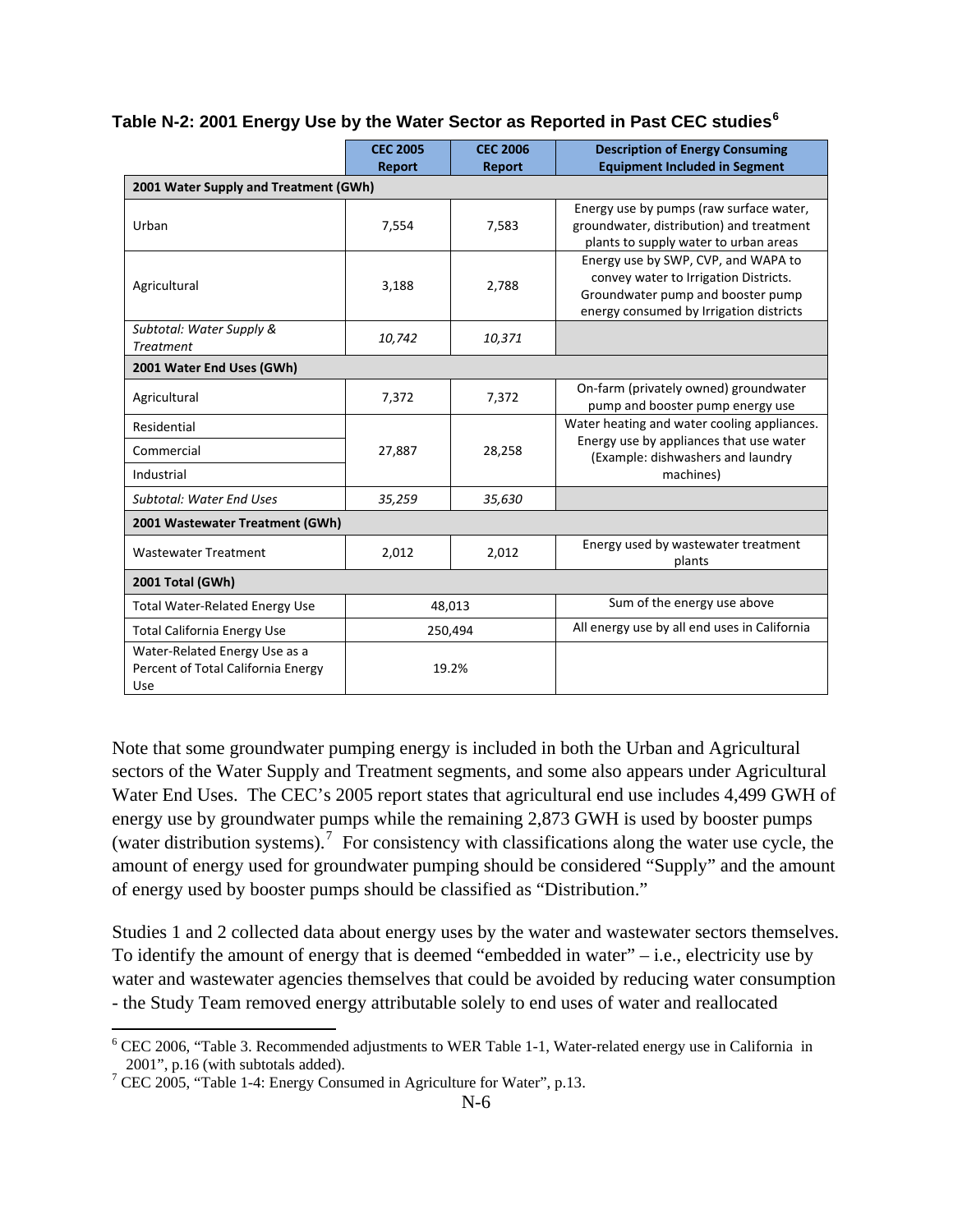agricultural groundwater energy to the Supply and Conveyance segment. These adjustments increase the amount of water sector energy use from the 4.9% reported in the CEC's studies, to 6.7% (see Table N-3 below).

| Table N-3: 2001 Energy Use by the Water Sector as Reported in Past CEC studies with |
|-------------------------------------------------------------------------------------|
| <b>Study Team Adjustments</b>                                                       |

|                                                                                | <b>Energy Use<sup>a</sup></b> | <b>Description of Energy Consuming</b><br><b>Equipment Included in Segment</b>                                                                               |
|--------------------------------------------------------------------------------|-------------------------------|--------------------------------------------------------------------------------------------------------------------------------------------------------------|
| <b>Water Supply and Treatment (GWh)</b>                                        |                               |                                                                                                                                                              |
| Urban                                                                          | 7,583                         | Energy use by pumps (raw surface water,<br>groundwater, distribution) and treatment<br>plants to supply water to urban areas                                 |
| Agricultural (Irrigation Districts)                                            | 2,788                         | Energy use by SWP, CVP, and WAPA to<br>convey water to Irrigation Districts.<br>Groundwater pump and booster pump<br>energy consumed by Irrigation districts |
| Agricultural (On-Farm)                                                         | 4,499                         | On-farm (privately owned) groundwater<br>pump energy use                                                                                                     |
| <b>Supply &amp; Treatment Subtotal (GWh)</b>                                   | 14,870                        |                                                                                                                                                              |
| <b>Wastewater Treatment</b>                                                    | 2,012                         | Energy used by wastewater treatment<br>plants                                                                                                                |
| <b>Total Water-Related Energy Use (GWh)</b>                                    | 16,882                        | Sum of the water segments above                                                                                                                              |
| <b>Total California Energy Use</b>                                             | 250,494                       | All energy use by all end uses in California                                                                                                                 |
| Water-Related Energy Use as a Percent of<br><b>Total California Energy Use</b> | 6.7%                          |                                                                                                                                                              |
| a) Obtained from CEC 2006.                                                     |                               |                                                                                                                                                              |

### **Comparison with Study 1 Data**

The CEC's studies used energy consumption data from calendar year 2001. Consequently, the Study Team compared Study 1 estimated electricity use in the Water Supply and Conveyance sector to the totals estimated by the CEC's studies.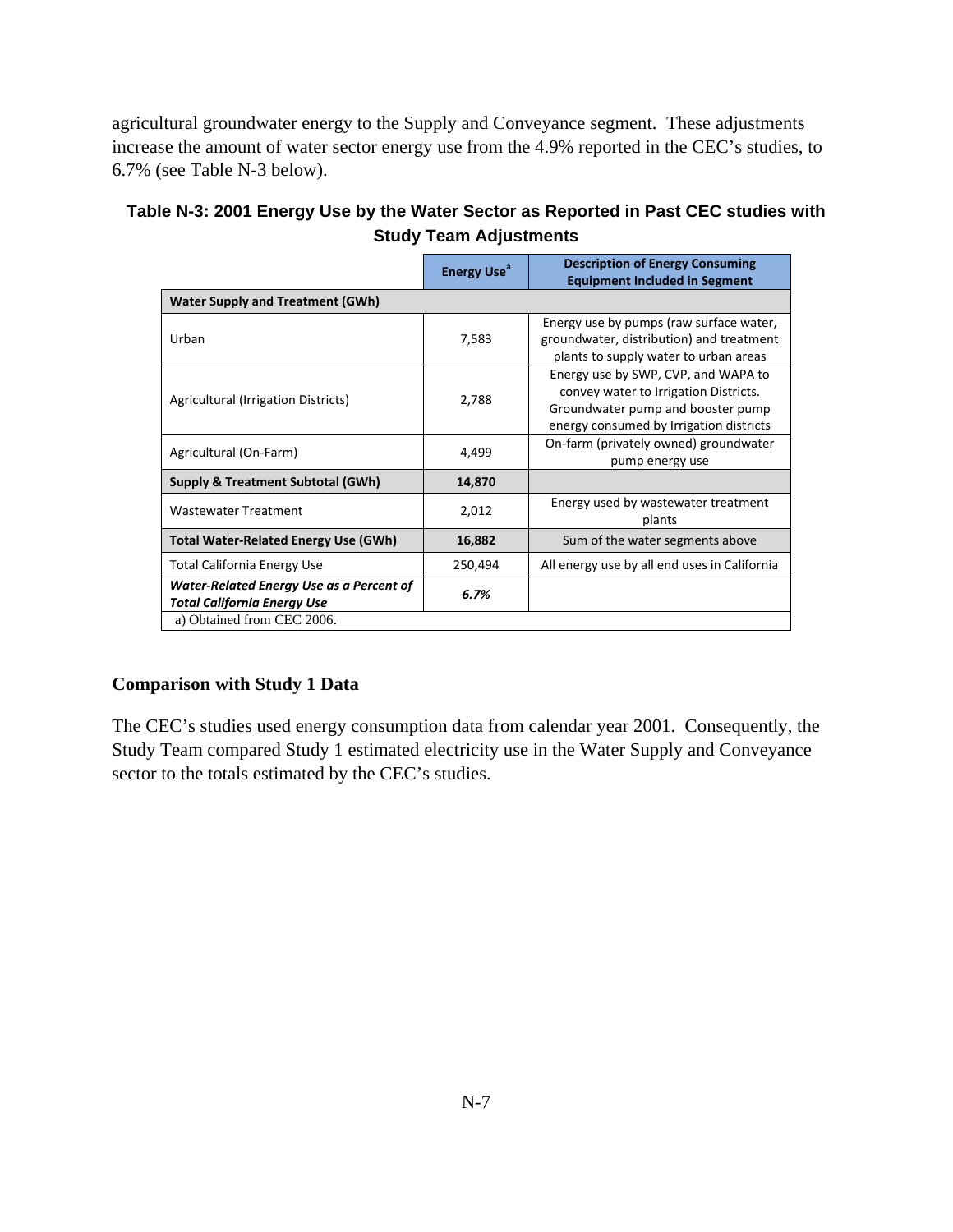|                                                                                                                    | <b>Electricity</b>                                     | <b>Study 1 Data Collected for CY2001</b>             |                                                                  |                                       |                                               |
|--------------------------------------------------------------------------------------------------------------------|--------------------------------------------------------|------------------------------------------------------|------------------------------------------------------------------|---------------------------------------|-----------------------------------------------|
| <b>Supply &amp; Conveyance</b><br><b>Electricity Use</b>                                                           | <b>Sales</b><br><b>Reported</b><br>to CEC<br>$(GWh)^a$ | <b>Total</b><br><b>Energy</b><br><b>Use</b><br>(GWh) | <b>In-Conduit</b><br><b>Energy</b><br><b>Production</b><br>(GWh) | <b>Net</b><br>Energ<br>y Use<br>(GWh) | Source(s)                                     |
| <b>State Water Project (SWP)</b>                                                                                   | 6,349                                                  | 6,352                                                | 1,933                                                            | 4,420                                 | Bulletin 132, DWR                             |
| <b>Central Valley Project (CVP)</b>                                                                                | 1,595                                                  | 833                                                  | 0.85                                                             | 832                                   | Data from USBR                                |
| <b>Colorado River Aqueduct (CRA)</b>                                                                               | 2,484                                                  | 2,483                                                | $\Omega$                                                         | 2,483                                 | Data from MWD staff                           |
| <b>Metropolitan Water District of</b><br><b>Southern California (MWD)</b>                                          | $\Omega$                                               | $\Omega$                                             | 363                                                              | $-363$                                | Data from MWD staff                           |
| <b>Santa Clara Valley Water District</b><br>(SCVWD)                                                                | $\Omega$                                               | 36                                                   | $\Omega$                                                         | 36                                    | Data from SCVWD                               |
| <b>San Francisco Public Utilities</b><br><b>Commission (SFPUC)</b>                                                 | $\Omega$                                               | 14                                                   | $\Omega$                                                         | 14                                    | Data from and interviews with<br><b>SFPUC</b> |
| <b>Modesto Irrigation District (MID)</b>                                                                           | 89                                                     | $\Omega$                                             | $\Omega$                                                         | $\theta$                              | Data from MID                                 |
| <b>San Diego County Water</b><br><b>Authority (SDCWA)</b>                                                          | $\Omega$                                               | $\theta$                                             | $\Omega$                                                         | $\Omega$                              | Data from and interviews with<br><b>SDCWA</b> |
| <b>Los Angeles Department of Water</b><br>and Power (LADWP)                                                        | 181                                                    | $\Omega$                                             | $\Omega$                                                         | $\Omega$                              | Data from LADWP                               |
| Urban & Agricultural<br>Groundwater                                                                                | unknown                                                | 6,068                                                | $\mathbf{0}$                                                     | 6,068                                 | <b>Estimated by Study 1</b>                   |
| <b>Total</b><br>a) Flashinka aslaa aslaas faatu dhiidhad aagaltaga higaa faran liha. <i>Isaa laas la</i> asaa asla | $14,870^{\rm b}$                                       | $15,786^c$                                           | 2,297                                                            | 13,469                                |                                               |

**Table N-4: Calendar Year 2001 Electricity Consumption by Wholesale Water Agency** 

a) Electricity sales values for individual suppliers taken from<http://www.ecdms.energy.ca.gov/>

b) Number obtained from "Supply & Treatment Subtotal" in Table N-3 and includes Supply & Conveyance, Water Treatment and Water Distribution.

c) This estimate was computed by the Study Team and only includes Supply & Conveyance.

Although the CEC's prior studies netted in-conduit hydropower from estimated energy intensities, total electricity requirements of the state's water systems were reported on a gross basis. The electricity reported by SWP and CRA confirm that these values were not reduced for in-conduit hydropower. The CEC's estimate of 14,870 GWh for Water Supply and Treatment is lower by 916 GWh than the amount of electricity estimated in Study 1 for the Water Supply and Conveyance segment alone. We believe this amount is the minimum difference between the CEC's studies and Study 1. The actual number may be much higher.

Although Study 1 did not collect data from enough water agencies to complete an agency by agency comparison, electricity sales reported by the two largest wholesale water conveyance systems (State Water Project and Colorado River Aqueduct) are consistent with the amounts verified through detailed collection and compilation of water and energy data. As can be seen in Table N-4, the primary difference between prior CEC studies and the current Study 1 is the inclusion of estimated groundwater energy.

In order to compare the results of these studies on an equivalent basis, the amount of electricity used in California for water treatment, distribution, and production of other water supplies would need to be added to Study 1 totals for Supply & Conveyance electricity. This aggregate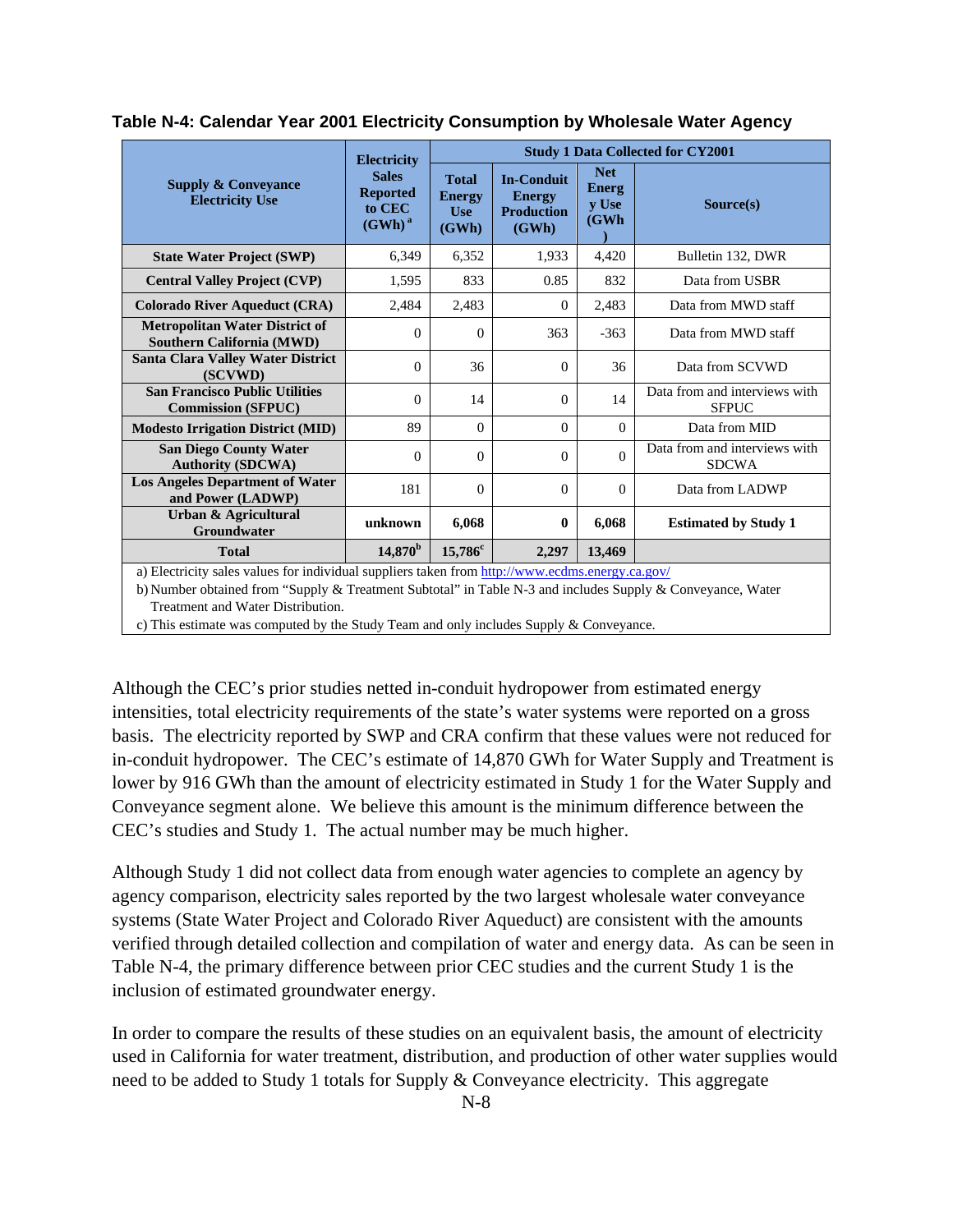comparison is the only comparison possible - a comparison at the function level is not possible because within the Supply and Conveyance segment in the CEC report, energy use by all subsegments of the water use cycle (such as treatment and distribution) are lumped together in the total energy use for Supply and Conveyance, see Table N-5.

| Table N-5: Primary Electricity Uses Within the Supply & Conveyance Segments of the |
|------------------------------------------------------------------------------------|
| <b>Water Use Cycle</b>                                                             |

| Segment of the<br><b>Water Use Cycle</b> | <b>CEC Estimated</b><br><b>Energy Use<sup>a</sup></b> | Study 1    | <b>Electricity Use</b>                                                                                             |
|------------------------------------------|-------------------------------------------------------|------------|--------------------------------------------------------------------------------------------------------------------|
|                                          |                                                       |            |                                                                                                                    |
|                                          | 14,870                                                | TBD        | Surface Water Pumping by other water agencies                                                                      |
|                                          |                                                       | 6,068      | Groundwater Pumping                                                                                                |
| <b>Supply</b>                            |                                                       | <b>TBD</b> | Desalination                                                                                                       |
|                                          |                                                       | TBD        | Recycled Water (incremental treatment, if any, needed to<br>convert was tewater effluent to usable recycled water) |
| Conveyance                               |                                                       | 9,718      | Wholesale Water Transport (Conveyance)                                                                             |
| <b>Treatment</b>                         |                                                       | TBD        | <b>Water Treatment Plants</b>                                                                                      |
| <b>Total</b>                             | 14,870                                                | 15,786     |                                                                                                                    |
|                                          |                                                       |            | a) As reported by CEC 2006. The CEC's original estimate included all water-sector related electricity consumption  |
| except wastewater treatment.             |                                                       |            |                                                                                                                    |

It is important to note that the 6,068 GWh Study 1 estimate for groundwater energy was computed on the basis of average depth to groundwater for each major groundwater basin at the beginning and ending of the water year, with average pump efficiency factors applied. The reallocation of 4,499 GWh from Water End Uses to Supply & Conveyance alone accounts for about 74% of the variance in the Supply and Conveyance segment. Since (a) the Study 1 number is an estimate based on average assumptions, and (b) we know that the energy consumption numbers reported by SIC/NAICS are not reliable, it is difficult to determine whether any additional adjustments should be made. It is likely, for example, that some groundwater energy is included in urban and agricultural supply and conveyance (see Table N-6 below).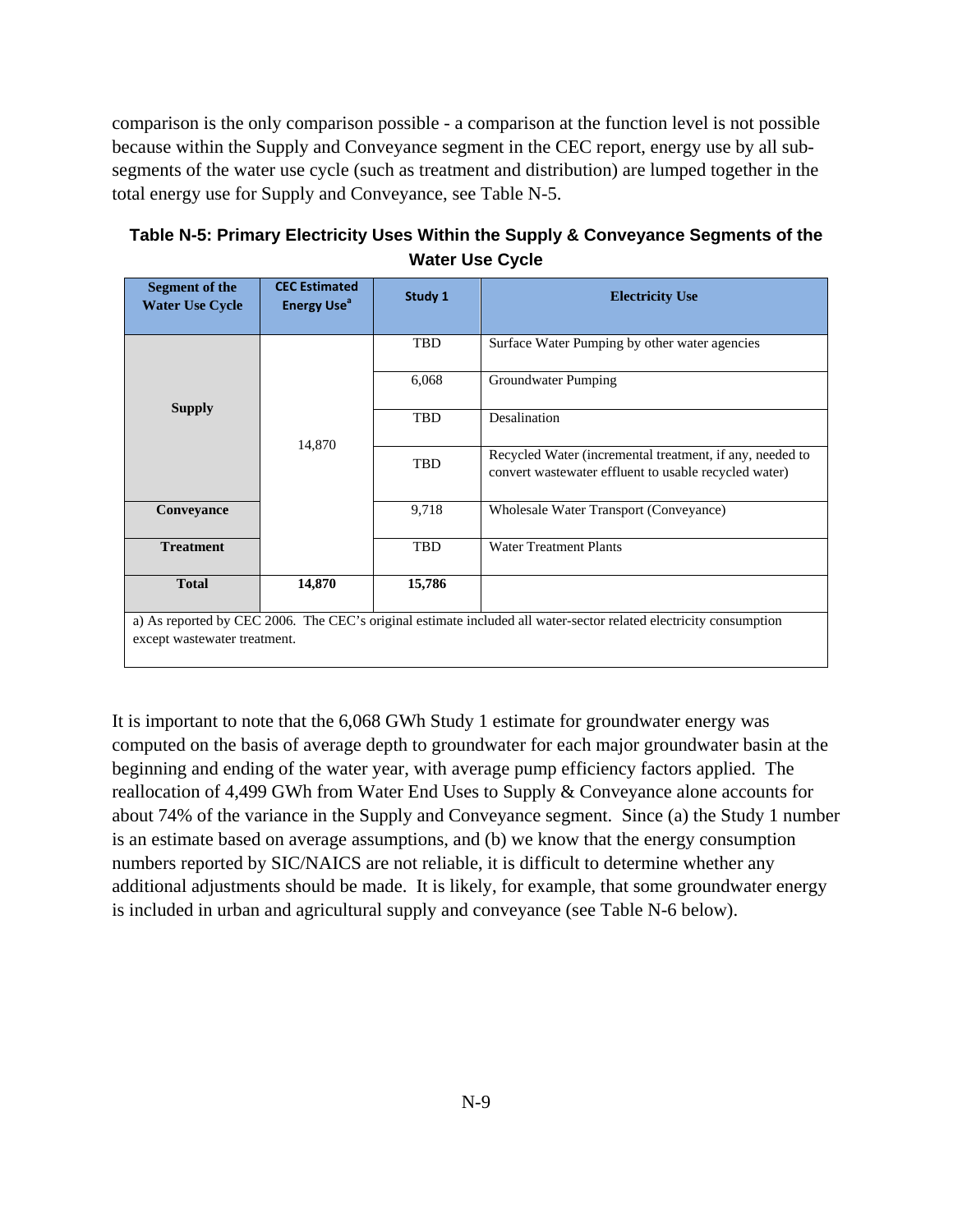|                                         | <b>CEC Estimated</b><br><b>Energy Use<sup>®</sup></b> | Study 1   | <b>Types of Electricity Use</b>                                                                                                                           |  |  |  |
|-----------------------------------------|-------------------------------------------------------|-----------|-----------------------------------------------------------------------------------------------------------------------------------------------------------|--|--|--|
| <b>Water Supply and Treatment (GWh)</b> |                                                       |           |                                                                                                                                                           |  |  |  |
| Urban                                   | Portion of<br>7,583 GWh                               |           | Energy use by pumps (raw surface water,<br>groundwater, distribution) and treatment plants to<br>supply water to urban areas                              |  |  |  |
| Agricultural (Irrigation<br>Districts)  | Portion of<br>2,788 GWh                               | 6,068 GWh | Energy use by SWP, CVP, and WAPA to convey water<br>to Irrigation Districts. Groundwater pump and<br>booster pump energy consumed by Irrigation districts |  |  |  |
| Agricultural (On-Farm)                  | 100% of<br>4,499 GWh                                  |           | On-farm (privately owned) groundwater pump energy<br>use                                                                                                  |  |  |  |
| a) As reported by CEC 2006              |                                                       |           |                                                                                                                                                           |  |  |  |

**Table N-6: Calendar Year 2001 Groundwater Energy** 

Study 1 included collection and compilation of data related to surface and groundwater pumping. As discussed above, the primary sources of data were comprised of (a) monthly water and energy data collected from nine large wholesale water agencies, and (b) computed estimates of groundwater energy. The Study 1 estimate of  $15,786$  $15,786$  $15,786$  GWh<sup>8</sup> does not yet include any electricity for desalination or incremental treatment needed to convert wastewater effluent to recycled water. It also does not include any estimates for surface water pumping that may be performed by wholesale water agencies other than the nine Study 1 participants. Consequently, if the Study 1 groundwater energy estimate is deemed reasonable, Supply & Conveyance electricity is likely still understated<sup>[9](#page-10-1)</sup>. At a minimum, we should add the amount of energy used for raw water pumping that was collected through Study  $2$ ,<sup>[10](#page-10-2)</sup> since there is no overlap of agency data between Studies 1 and 2.

#### **Comparison with Study 2 Data**

 $\overline{a}$ 

Study 2 collected energy and flow data from  $21<sup>11</sup>$  $21<sup>11</sup>$  $21<sup>11</sup>$  retail water and wastewater agencies across the state for calendar year 2008. Total electricity use during CY2008 was 1,376 GWh. Removing groundwater and raw water pumps from this energy figure (to avoid overlap with Study 1 data), these agencies collectively consumed 653 GWh. The Study 2 agencies combined treated 340,000 AF at water treatment plants and 940,000 AF at wastewater treatment plants in CY2008.

<span id="page-10-0"></span><sup>&</sup>lt;sup>8</sup> See Table N-4. Calendar Year 2001 Electricity Consumption by Wholesale Water Agency.

<span id="page-10-1"></span><sup>&</sup>lt;sup>9</sup> Note that this analysis only compares data for Calendar Year 2001, since that was the base year used for the CEC's 2005 study and subsequent studies. Consequently, although Study 1 does estimate the electricity impacts of changes in hydrology within each of the state's ten hydrology regions, Study 1 does not estimate the impact of these changes as a percentage of the state's total electric requirements during other test years. This would have required projecting changes in statewide electricity requirements under different types of hydrology, which was beyond the Study 1 scope.<br><sup>10</sup> 172.1 GWh; see Figure N-2: Summary of Energy Data Collected from 21 Agencies in Study 2.

<span id="page-10-2"></span>

<span id="page-10-3"></span><sup>&</sup>lt;sup>11</sup> The 22nd water agency provided a snapshot of its operations but did not provide full data for calendar year 2008.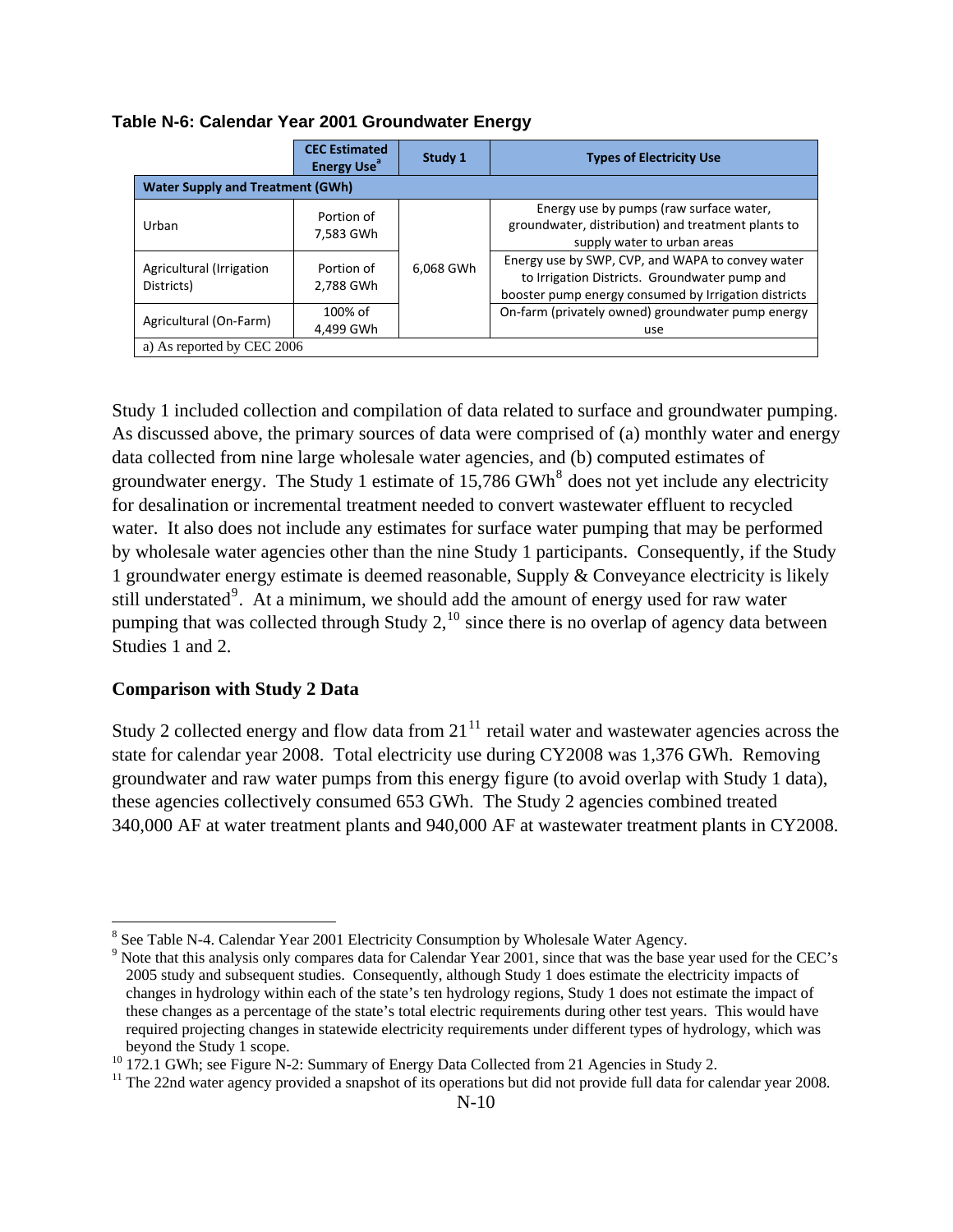| <b>Segment</b>                                                                                                       | <b>Function</b>               | <b>Energy Use (GWh)</b> |  |  |
|----------------------------------------------------------------------------------------------------------------------|-------------------------------|-------------------------|--|--|
| Supply & Conveyance                                                                                                  | Groundwater                   | 551.7                   |  |  |
|                                                                                                                      | Raw Water Pumping             | 172.1                   |  |  |
| Treatment                                                                                                            | <b>Water Treatment Plants</b> | 41.1                    |  |  |
| Distribution                                                                                                         | <b>Booster Pumps</b>          | 146.8                   |  |  |
|                                                                                                                      | Pressure System Pumps         | 10.6                    |  |  |
| <b>Subtotal Upstream from End Users</b>                                                                              |                               | 922                     |  |  |
| <b>Wastewater Systems</b>                                                                                            | <b>Wastewater Collection</b>  | 28.9                    |  |  |
|                                                                                                                      | <b>Wastewater Treatment</b>   | 424.5                   |  |  |
| <b>Recycled Water Systems</b>                                                                                        | <b>Recycled Water Pumps</b>   | 1.1                     |  |  |
| <b>Subtotal Downstream from End Users</b>                                                                            |                               | 454                     |  |  |
| <b>Total Energy Quantified by Study 2 Agencies</b>                                                                   |                               | 1,376                   |  |  |
| Note: The 551.7 GWh for groundwater pumping is presumed included in the Study 1 estimates<br>for groundwater energy. |                               |                         |  |  |

**Figure N-2: Summary of Energy Data Collected from 21 Agencies in Study 2** 

Since Study 2 did not collect data for calendar year 2001, it isn't possible to perform a direct correlation of the data collected through Study 2 with the CEC's 2001 electricity estimates. In addition, since the selection of agencies for participation in Study 2 was not based on a statistical sample, there is no basis for extrapolating the Study 2 results to statewide estimates of electricity consumption.

We can, however, compare the quantity of water and wastewater treated by the 21 participating water and wastewater agencies to statewide numbers recorded by DWR in its regional water balances to make some hypotheses and make some recommendations:

*Water Treatment*. During calendar year 2001, California consumed 8,610,000 AF of water for urban uses.<sup>[12](#page-11-0)</sup> Not all water applied to beneficial uses is treated. For example, depending on the quality, groundwater can often be directly applied to end uses. Study 2 found that 41.1 GWh

<span id="page-11-0"></span><sup>&</sup>lt;u>.</u> <sup>12</sup> DWR Bulletin 160, California Water Balances.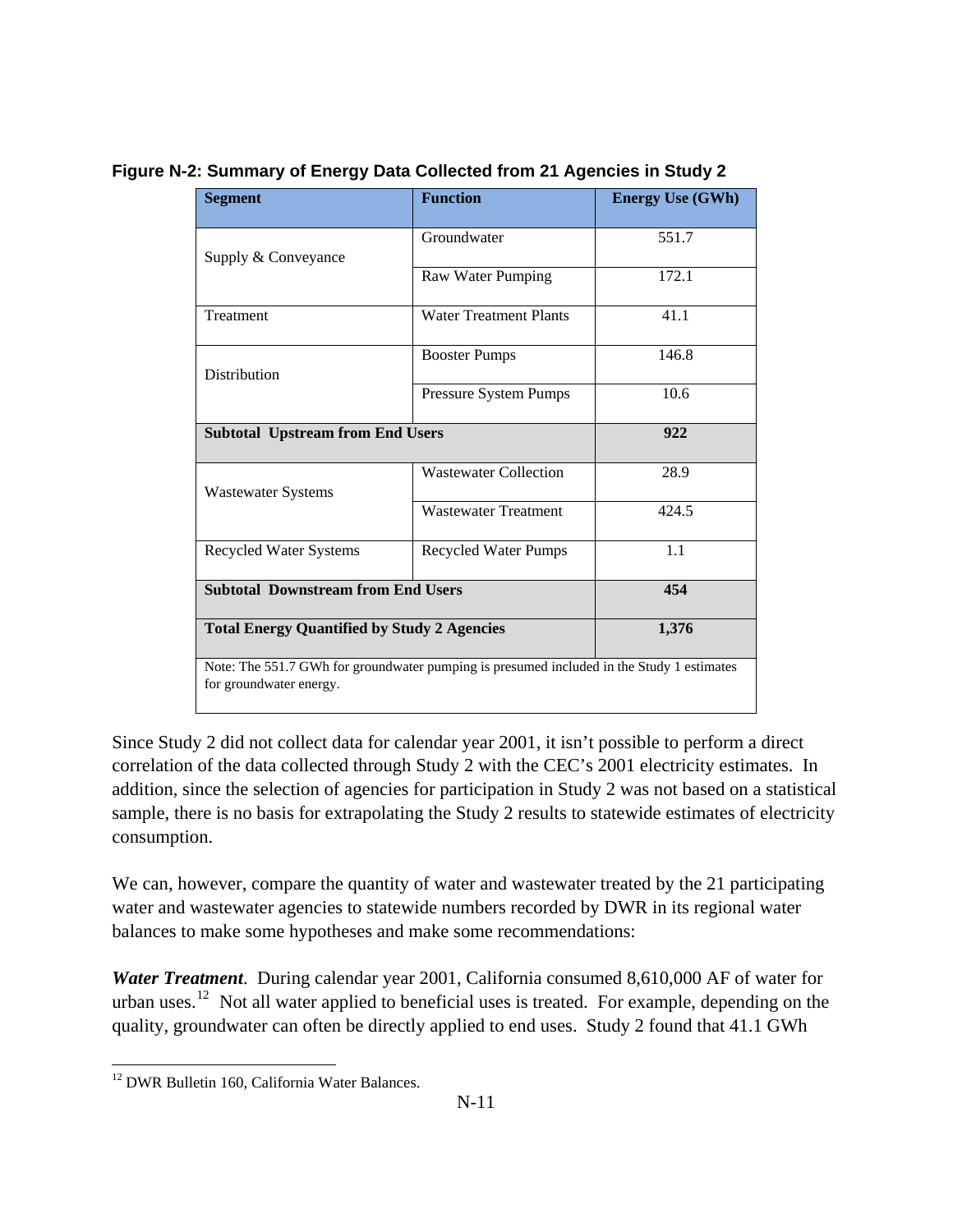was needed during calendar year 2008 to treat 340,000 AF of water – less than 4% of California's urban water demand for that year.<sup>[13](#page-12-0)</sup> If we conservatively assume that 30% of urban water needed to be treated before it can be used, $^{14}$  $^{14}$  $^{14}$  2.583 MAF of water would need to be treated. Presuming there is a basis for scaling up the Study 2 sample, 312 GWh would be needed to treat water statewide to serve urban water uses.

*Wastewater Treatment*. Also during calendar year 2001, California consumed 5,296,000 AF of water for indoor urban uses (residential interior, commercial and industrial).<sup>[15](#page-12-2)</sup> The predominant portion of indoor water uses are discharged to sewers for transport to wastewater treatment plants. Study 2 accounted for 940,000 AF of wastewater treatment (17.7% of the wastewater volume statewide) by 8 large sanitation agencies. This sample of wastewater treatment plants consumed 453 GWh (22% of the total electric consumption reported by the CEC's 2005 study for this segment of the water use cycle). This data reveals Study 2 data collected generally aligns with the CEC data regarding wastewater treatment energy use; thus, there is no basis for adjusting the amount of electricity used for wastewater treatment.

*Water & Wastewater Distribution*. Both Studies 1 and 2 indicate wide variability in the amount of energy needed to transport water and wastewater. Study 1 provided detailed data about conveyance energy. Study 2 provided additional data about distribution energy. While we have no basis for extrapolating the amount of distribution energy reported through Study 2 to the entire state, we can say that the amount of electricity reported by the CEC's 2005 study for Water Supply & Treatment is understated, since the total amount of electricity requirements identified by Study 1 for the Supply & Conveyance segments alone, exceeded the total amount of electricity use CEC previously estimated (see Table N-5). Data is insufficient to determine how the Study 2 results should be used to estimate statewide electricity use for potable retail water distribution. However, we know that water distribution systems accounted for 157 GWh to serve 4% of the state's urban water demand. As a consequence, we know that a significant adjustment is needed to this segment. Although we have no basis for determining what that adjustment should be, we recommend using 1,000 GWh at this time, as a placeholder.

### **N.3 Summary of Findings**

Although it is not possible to directly reconcile the results of Studies 1 and 2 with the CEC's estimates, we believe there is sufficient basis for determining that the amount of energy used by the Supply & Conveyance segment of the water use cycle is likely higher than the amount originally estimated by the CEC in 2005. The primary source of the difference is likely attributable to groundwater energy. For consistency, we recommend reallocating 4,499 GWh of electricity from agricultural water end use to Supply & Conveyance. We also recommend increasing Supply & Conveyance electricity by the 172 GWh of raw water pumping identified

 $\overline{a}$ 

<span id="page-12-0"></span> $13$  Based on treatment operations reported by 7 retail water agencies.

<span id="page-12-1"></span><sup>&</sup>lt;sup>14</sup> Many surface and groundwater sources do not need much treatment. <sup>15</sup> DWR Bulletin 160, California Water Balances.

<span id="page-12-2"></span>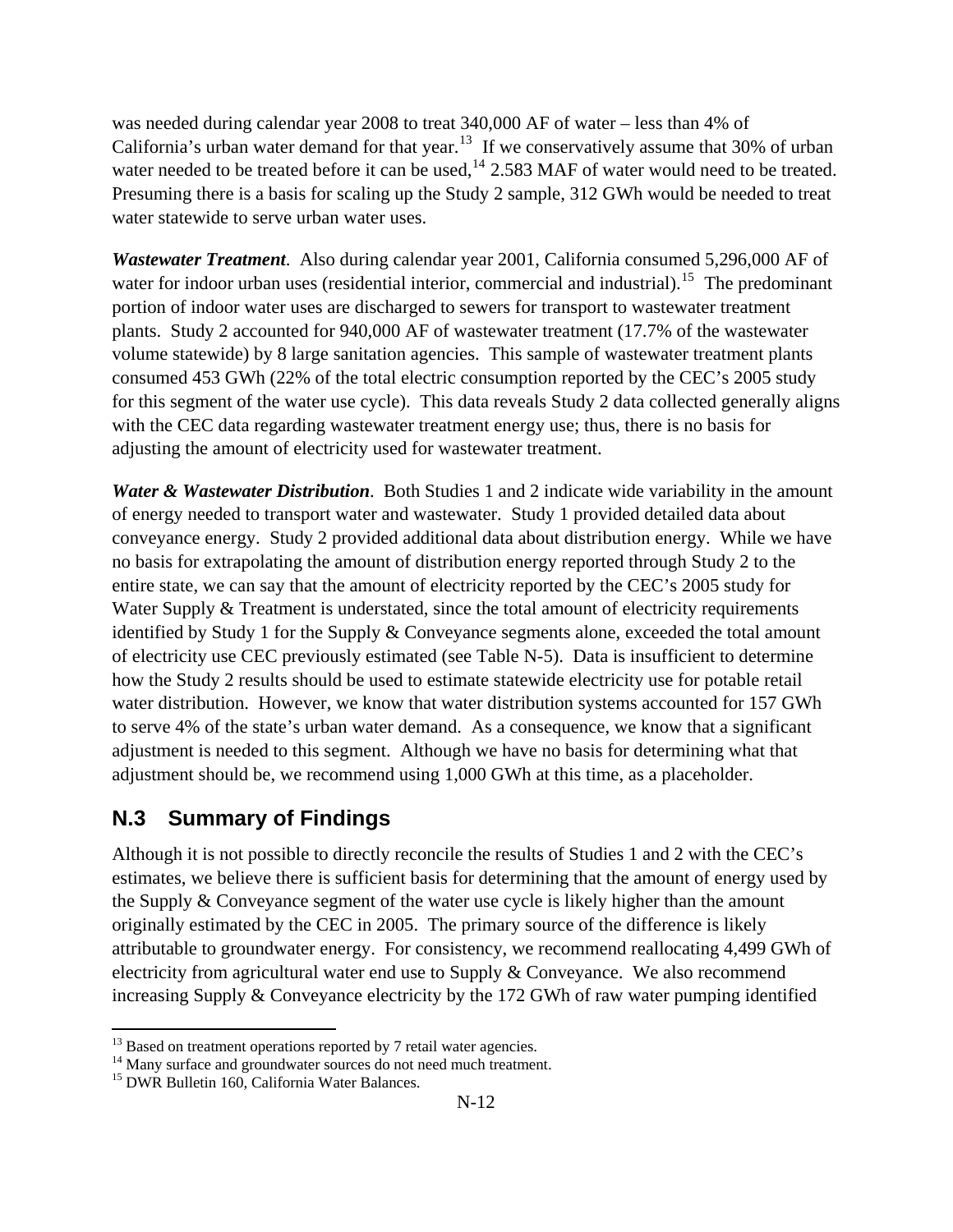through participating agencies in Study 2. This brings the total amount of electricity for the Supply & Conveyance segment to 15,958 GWh<sup>[16](#page-13-0)</sup>, *before* accounting for any reallocations of treatment electricity for desalting water or treating wastewater effluent to levels needed to use recycled water.

Table N-7 documents the detailed adjustments that we recommend to the allocated electricity use by the water sector. Note that although we believe certain segments of the water use cycle are understated, we do not have sufficient information to determine that the electricity that is used by the water sector should be reallocated from water end uses or from other energy end uses in the CEC's energy database. Consequently, although we do recommend reallocating electricity use among segments of the water use cycle, we do not have a basis for recommending increasing the 19.2% estimate of water-related electricity as a percentage of the state's total electricity requirements.

<span id="page-13-0"></span> $\overline{a}$ 

<sup>&</sup>lt;sup>16</sup> Add the 15,786 GWh from Table N-3: Calendar Year 2001 Electricity Consumption by Wholesale Water Agency (Study 1) to 172.1 GWh in raw water pumping (Study 2).